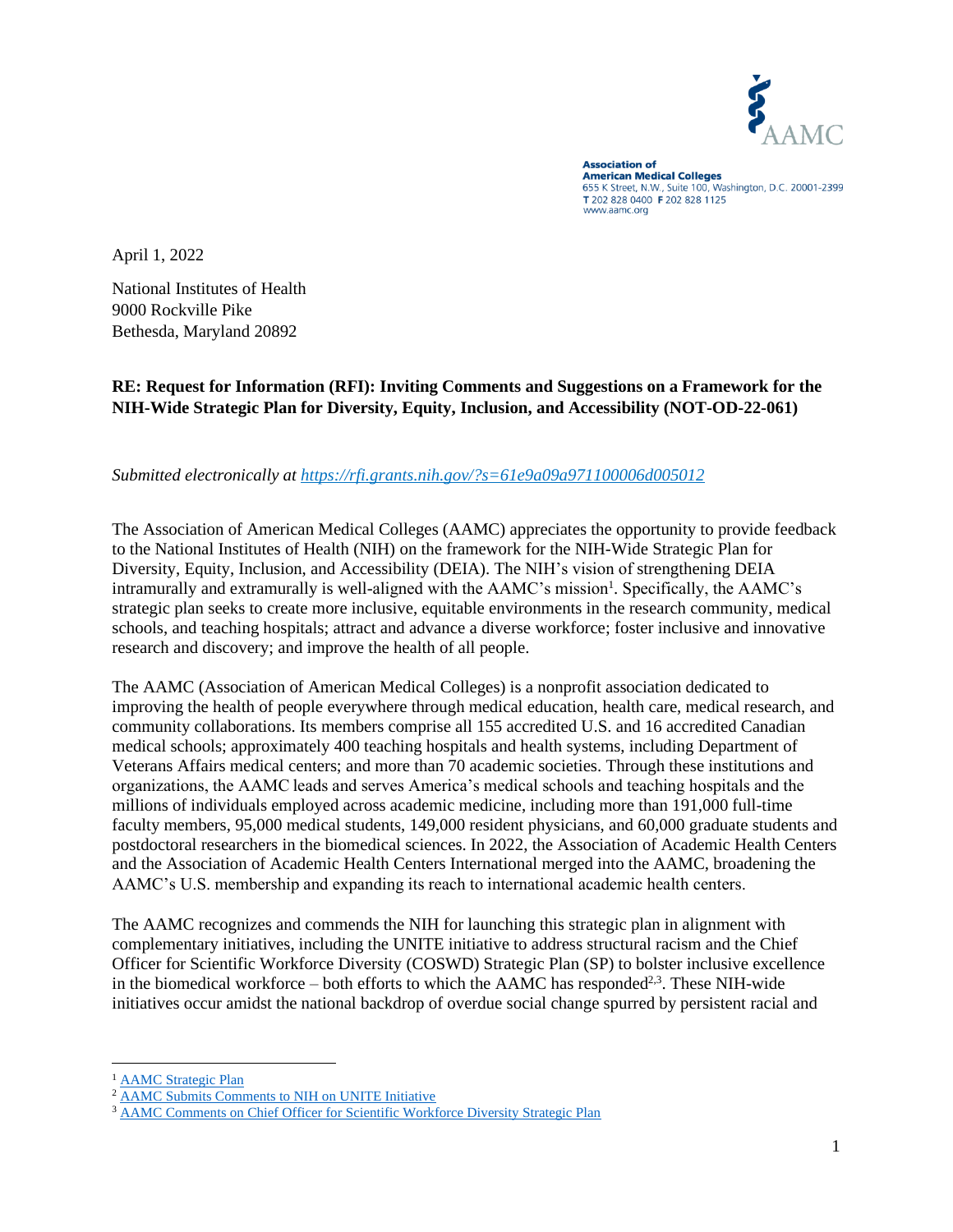social inequities and injustices, and the AAMC commends the NIH for advancing equity, diversity, and inclusion during this critical time.

The framework for the NIH-Wide Strategic Plan for DEIA, below, articulates NIH's priorities in three key areas (Objectives).

*Objective 1: Implement Organizational Practices to Center and Prioritize DEIA in the Workforce Objective 2: Grow and Sustain DEIA through Structural and Cultural Change Objective 3: Advance DEIA Through Research*

The AAMC has garnered perspectives from the academic medicine community<sup>4</sup> to give feedback to the NIH as you undertake this extensive mission.

## **Objective 1: Implement Organizational Practices to Center and Prioritize DEIA in the Workforce**

We applaud the NIH for recognizing that a diverse, inclusive, equitable and accessible workforce is the cornerstone of a strong biomedical enterprise. As stated in the AAMC's response to the [UNITE initiative,](https://www.aamc.org/media/52231/download?attachment) the dearth of tenure track faculty from underrepresented groups is a multidimensional and complex issue – one that arises from the nexus of a history of permitted overt discrimination, implicit bias, microaggressions, and unique (and often unmet) cultural needs. As such, efforts to bolster diversity of the biomedical workforce must likewise address inclusion, community, and equity – without which even the most well-strategized and funded initiatives are at risk. Below we describe two models – the cohort model and cluster hiring method – that we believe will be effective in helping the intramural and extramural research community achieve greater DEIA.

#### *Cohort Model*

As previously referenced<sup>2</sup>, building and utilizing a 'cohort' model to connect underrepresented trainees and faculty funded by the same mechanism (e.g., F31) can promote a sense of community and mitigate the isolation experienced by scarce racial and/or ethnic representation at home institutions. The NIH Distinguished Scholars Program is one example of a cohort-building program that could be used as a model to scale up across the country. The AAMC commends the NIH for the newly established MOSAIC program, which is testing the added value of building a multi-institutional cohort to the successful transition to and retention in research faculty positions. The AAMC is excited to be one of NIH's inaugural MOSAIC Cooperative Agreement (UE5) partners, to engage the MOSAIC scholars in a curriculum that includes skills-building, mentorship, and other leadership and professional development activities. Other successful programs that integrate this national community-based 'cohort' model are the Gilliam Fellowships for Advanced Study and the Hanna H. Gray Fellow Programs sponsored by the Howard Hughes Medical Institute and the Meyerhoff Scholars Program at the University of Maryland, Baltimore County, targeted to promote diversity in the trainee and early career scientific workforce.

#### *Cluster Hiring*

Cluster hiring is a relatively new approach in which multiple faculty members engaged in related scholarship are recruited concurrently. Cluster hiring can promote interdisciplinary research and can also

<sup>4</sup> Including the following AAMC professional development groups: the Group on Research Advancement and Development (GRAND); the Group on Research, Education and Training (GREAT); the Group on Women in Medicine and Science (GWIMS); the Group on Faculty Affairs (GFA); and the Group on Diversity and Inclusion (GDI)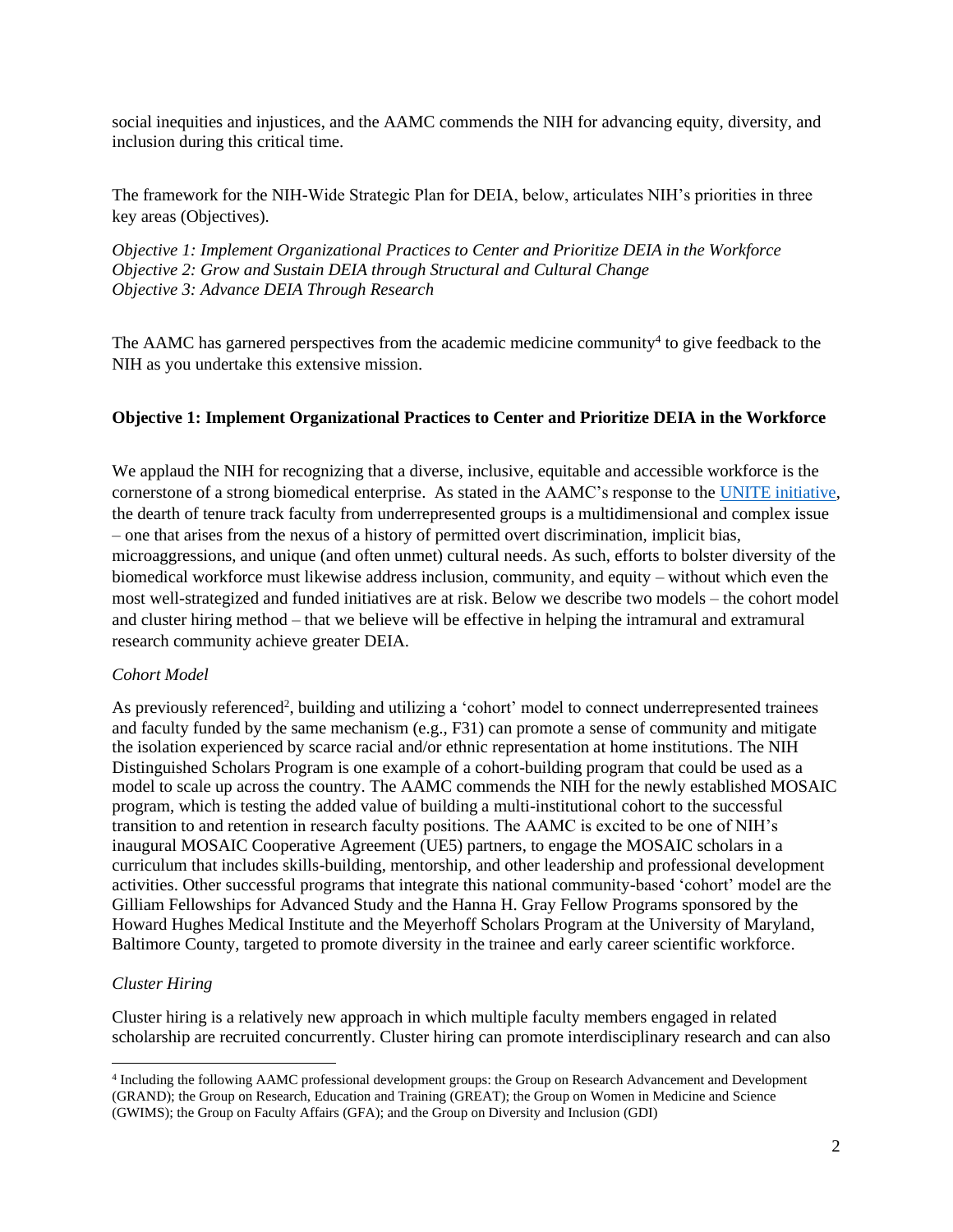have a transformative effect on community building. Preliminary research shows that cluster hiring can lead to a more diverse, inclusive research environment.<sup>5,6</sup> The AAMC commends the NIH for investing in the Faculty Institutional Recruitment for Sustainable Transformation (FIRST) cohort model to transform culture at NIH-funded extramural institutions. By supporting institutional efforts to hire diverse, earlycareer faculty cohorts and sustain cultures that benefit from the full range of scientific talent in the United States, the AAMC believes that FIRST, which was recently awarded in FY 2021 to seven institutions, is a mechanism that will foster DEIA in the workforce. As FIRST progresses, we urge the NIH to partner with smaller and/or less resourced institutions as they may be less able to hire as many positions concurrently.

## **Objective 2: Grow and Sustain DEIA through Structural and Cultural Change**

#### *Stewardship*

Stewardship of any DEIA enterprise necessitates a realistic and comprehensive understanding of the obstacles to DEIA. In the following segments we make plain three key factors that often emerge as barriers to diversity, equity, and inclusion.

As mentioned extensively in the AAMC's response to the UNITE initiative, "an emphasis on mentoring is not required uniformly across all funding mechanisms – introducing variability and leaving blind spots in the continuum of mentoring." To modify this, we propose increasing mentoring initiatives and codifying mentoring and sponsorship requirements in R level grants. Funding more K awards and adding childcare funds to existing grant mechanisms beyond the T award are strategies that can retain and promote scientists (especially from underrepresented groups) along the pathway to the professoriate. Lastly, the composition of study sections is largely homogenous and lacking in representation<sup>7</sup>.

#### *Partnerships and Engagements*

For good reason, a considerable amount of attention and resources are given to graduate student, postdoctoral and professor level training programs. A focus on the continuum of science education, starting from K-12 settings, is an important component to building a pathway for underrepresented students to enter scientific areas of study in college and graduate school. As the AAMC has previously reccomended<sup>2</sup>, we urge the NIH to collaborate to fund programs with other federal science agencies such as the National Science Foundation and Department of Energy.

The [AAMC Principles of Trustworthiness](https://www.aamchealthjustice.org/resources/trustworthiness-toolkit#principles) heralds the community not simply as passive bystanders, but rather, as informed and engaged experts. As such, we urge the NIH to catalyze the wisdom and lived experiences of those who have experienced barriers to inclusivity, equity, belonging, and accessibility. Listening to voices, both from established organizations and individual perspectives, is key.

The AAMC response to the [COSWD RFI e](https://www.aamc.org/media/58846/download?attachment)mphasizes that partnerships within the biomedical community must thoughtfully integrate the international population, which provide an immeasurable contribution to our scientific enterprise.

As previously referenced<sup>2</sup>, the NIH should consider cross institutional collaborations with Historically Black Colleges and Universities (HBCUs), Hispanic-Serving Institutions (HSIs), Tribal Colleges and Universities (TCUs), racial equity organizations, and professional societies as essential partners to reach

<sup>5</sup> [We're Not All White Men: Using a Cohort/Cluster Approach to Diversify STEM Faculty Hiring](https://eric.ed.gov/?id=EJ1115566)

<sup>6</sup> [ASBMB today. The evolution of cluster hiring.](https://www.asbmb.org/asbmb-today/careers/022322/the-evolution-of-cluster-hiring)

 $\sqrt{7}$  On March 23, 2022, the AAMC to the NIH Center for Scientific Review on ways to improve representation in study sections. Among them is the strategy of redefining the definition of "impact" so that particular areas of study are not penalized.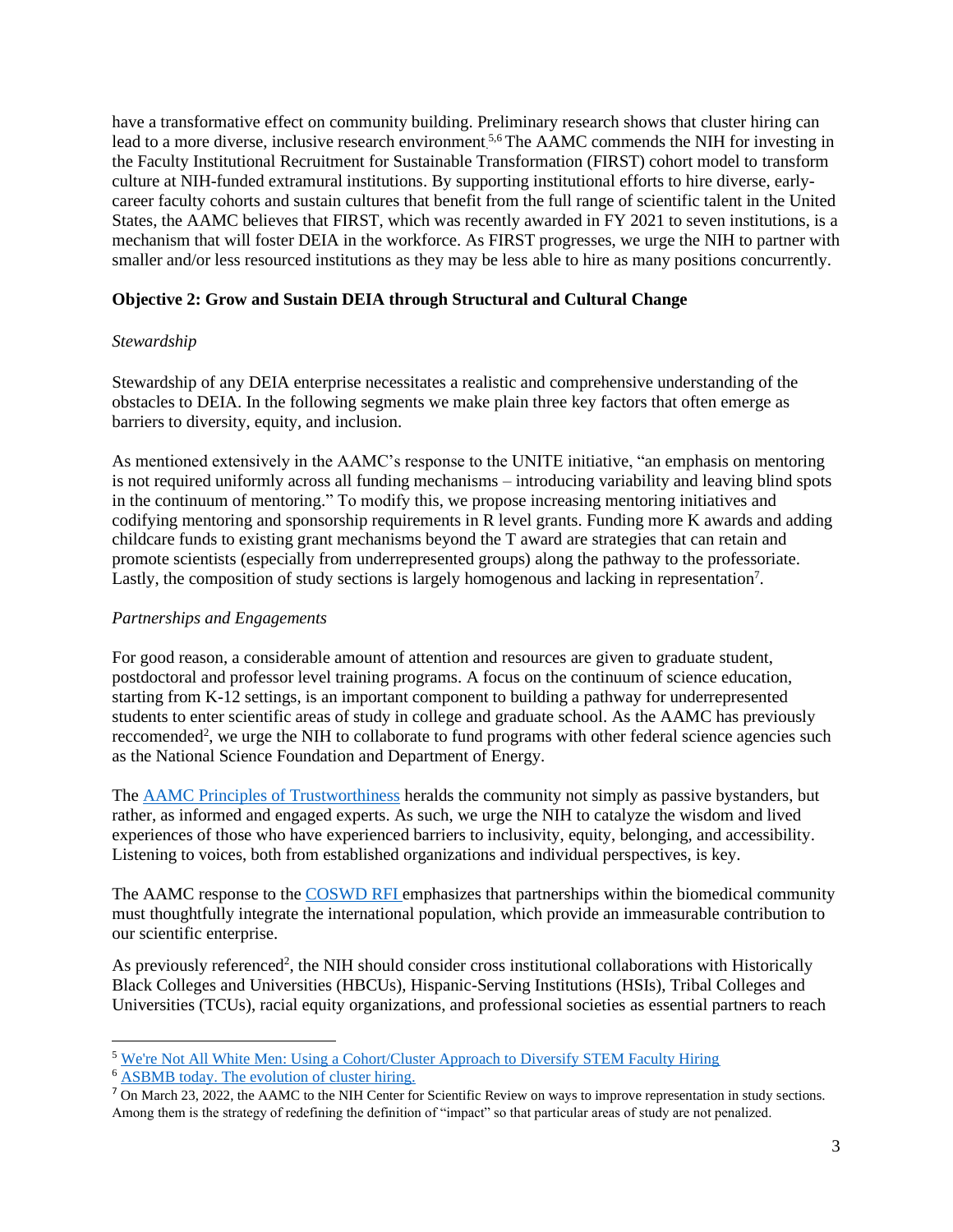its goals of increasing diversity in the biomedical research workforce. Existing programs such as Bridges to the Doctorate Program, Innovative Programs to Enhance Research Training (IPERT), and Institutional Research and Academic Career Development Awards (IRACDA), are viewed by the research community as extremely effective at the graduate and postdoctoral level.

## *Accountability and Confidence*

We support the inclusion of accountability and confidence in the DEIA framework, as both are required to achieve objective 2 and beyond. However, recognition of inequities does not necessarily equate with progress towards equity. By implementing measures of accountability, the NIH can effectively narrow the schism between written strategies and the actual reforms. Confidence is beholden to and cannot extend beyond an institution's culture. To bolster confidence, we urge the NIH to invest in meaningful conversations and mechanisms (e.g., the NSF ADVANCE program) $\delta$  to measure "culture". A focus on culture can allow the NIH to prevent the over-fixation on measurable outcomes (e.g., number of women faculty) without true transformation of culture (e.g., end to sexual harassment, prevalence of "manels", etc.).

## **Objective 3: Advance DEIA through Research**

## *Workforce Research*

As previously noted<sup>3</sup>, while collecting additional workforce data is essential, readily available data is plentiful and can be used to inform current efforts. For example, a massive amount of evidence demonstrates that the COVID-19 pandemic has disrupted the careers of women in STEMM fields<sup>9</sup>, the effect of which has been especially acute for academic mothers. We therefore urge the NIH to think about how workforce research, in the context of the NIH DEIA SP, will be conducted and evaluated in the context of a national pandemic<sup>10</sup>. The NIH must have mechanisms<sup>11,12,13,14</sup> in place to help individuals from groups that are disproportionately impacted by the pandemic<sup>15</sup>.

# *Health Research*

The economic, racial, and social roots of health inequities are multiple and interconnected. This demands a shift in our science to a paradigm that (a) centers community wisdom, recognizing the lived experience of people who for decades and centuries have navigated health injustice, and (b) incentivizes team science with partners whose expertise spans entire sectors. Medical care and public health are necessary, but insufficient partners if we are to identify and spread local solutions on a national scale. The process of this

<sup>8</sup> [NSF ADVANCE program](https://beta.nsf.gov/funding/opportunities/advance-organizational-change-gender-equity-stem-academic-professions-advance)

<sup>&</sup>lt;sup>9</sup> Minello A (2020). The pandemic and the female academic. Nature.<https://doi.org/10.1038/d41586-020-01135-9>

<sup>10</sup> Bernard M, Lauer M (2021). The Impact of COVID-19 on the Extramural Scientific Workforce—Outcomes from an NIH led survey. National Institutes of Health Extramural Nexus. Available at:

[https://nexus.od.nih.gov/all/2021/03/25/the-impact-of-the-covid-19-pandemic-on-the-extramural-scientific](https://nexus.od.nih.gov/all/2021/03/25/the-impact-of-the-covid-19-pandemic-on-the-extramural-scientific-workforce-outcomes-from-an-nih-led-survey/)[workforce-outcomes-from-an-nih-led-survey/](https://nexus.od.nih.gov/all/2021/03/25/the-impact-of-the-covid-19-pandemic-on-the-extramural-scientific-workforce-outcomes-from-an-nih-led-survey/)

<sup>&</sup>lt;sup>11</sup> *ACS.* 2021. Turning the Tide for Academic Women in STEM: A Post pandemic Vision for Supporting Female **[Scientists](https://pubs.acs.org/doi/10.1021/acsnano.1c09686)** 

<sup>12</sup> AAMC. [Workforce: Women of Color Initiative](https://www.aamc.org/data-reports/women-of-color)

<sup>13</sup> Tilghman S, Bruce A, Colón-Ramos D, Dzirasa K, Kimble J, Varmus H (2021). Concrete Steps to Diversify the Scientific Workforce. Science 372,133–135.

<sup>14</sup> National Academies of Sciences, Engineering, and Medicine (2020). Promising Practices for Addressing the Underrepresentation of Women in Science, Engineering, and Medicine: Opening Doors. Washington, DC: The National Academies Press. Available at: https://doi.org/10.17226/25585.

<sup>15</sup> [NYT. 2021. Could the Pandemic Prompt an 'Epidemic of Loss' of Women in the Sciences?](https://www.nytimes.com/2021/04/13/health/women-stem-pandemic.html)